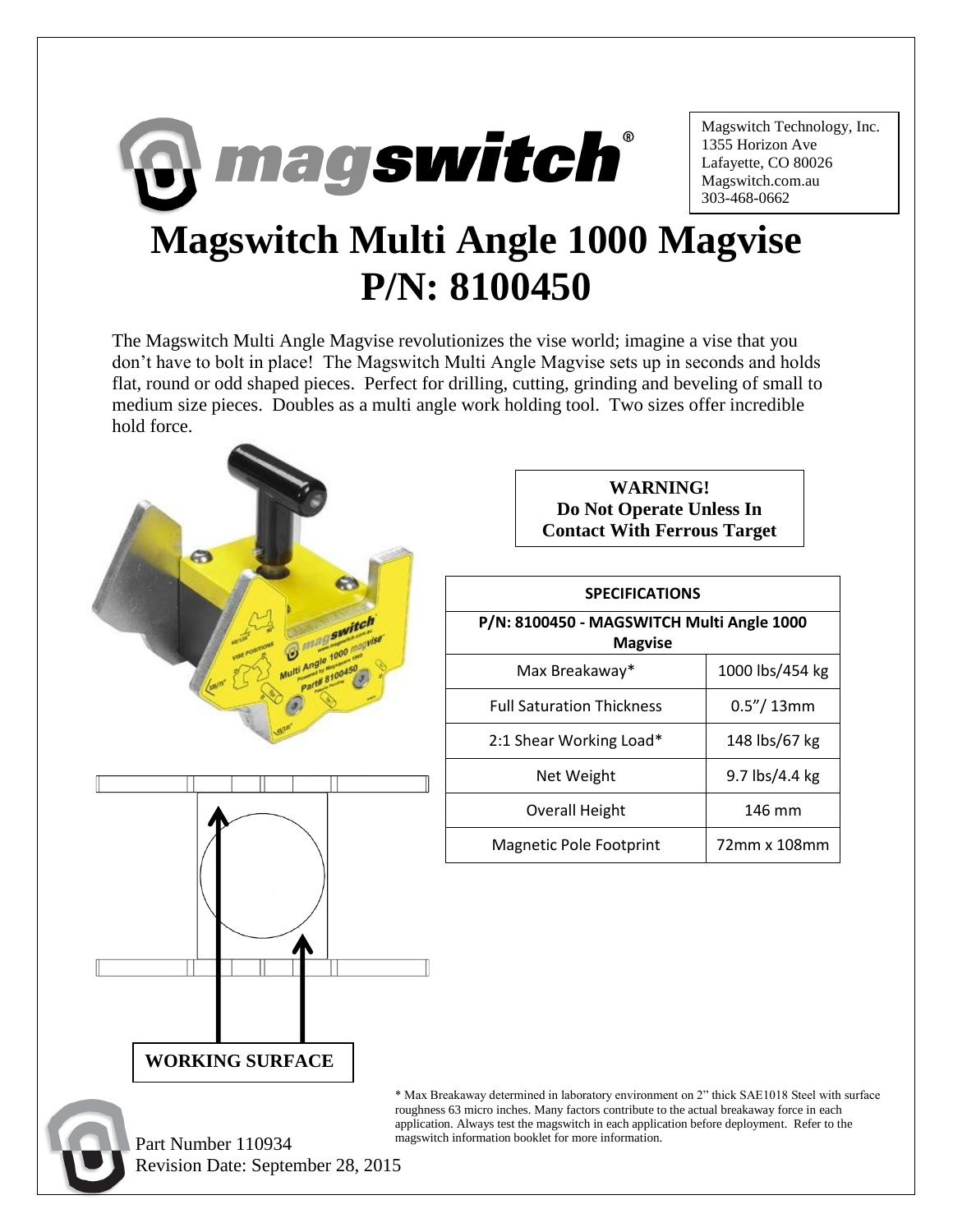



 Part Number 110934 Revision Date: September 28, 2015

\* Max Breakaway determined in laboratory environment on 2" thick SAE1018 Steel with surface roughness 63 micro inches. Many factors contribute to the actual breakaway force in each application. Always test the magswitch in each application before deployment. Refer to the magswitch information booklet for more information.